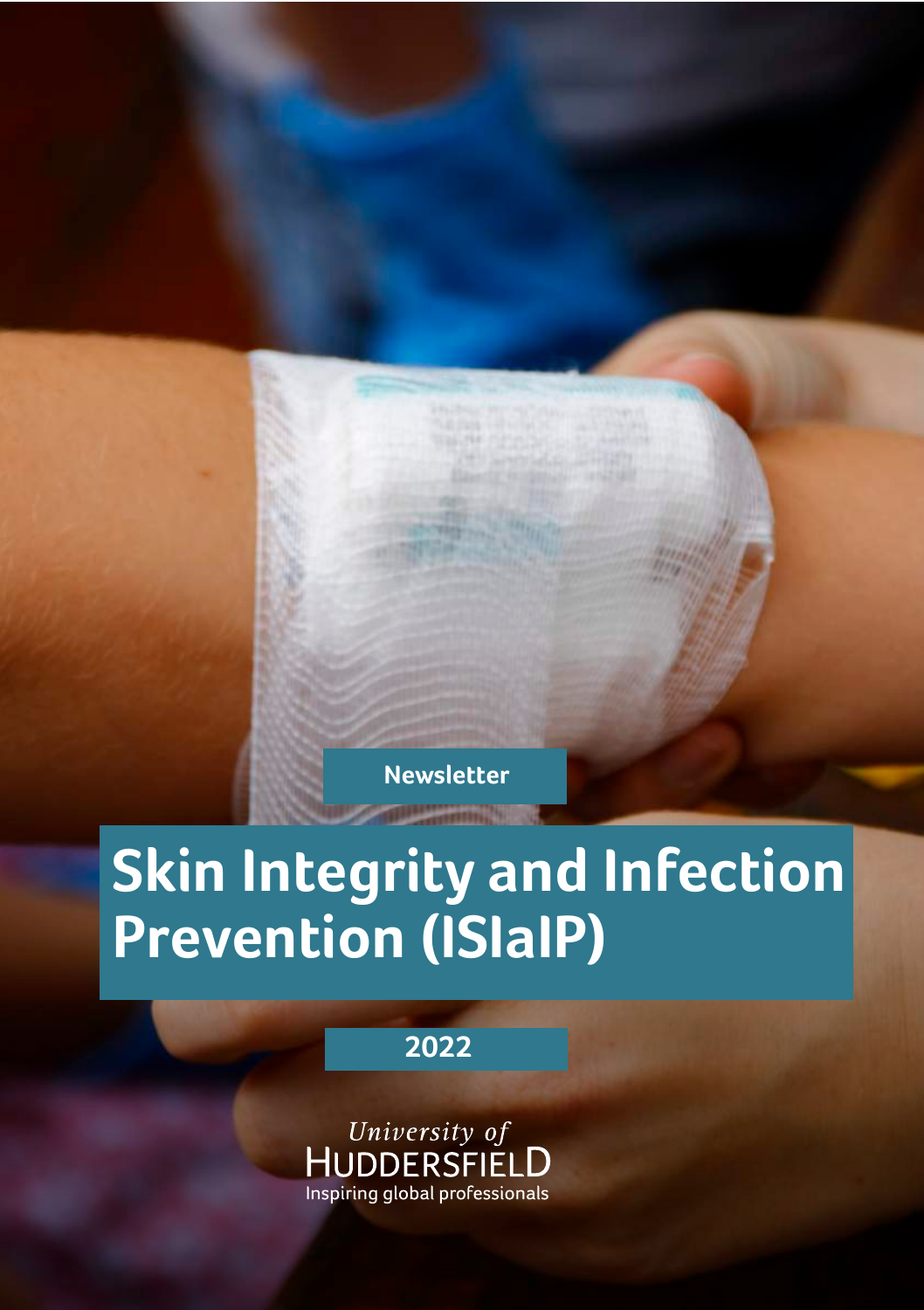#### **Newsletter**

# Skin Integrity and Infection Prevention (ISIaIP) 2022

**Welcome to the Institute for Skin Integrity and Infection Prevention (ISIaIP) newsletter. Thank you for taking the time to read about our progress and news.**

#### **News**

#### **Wounds Week Is Back for 2022**

Wounds Week, organised by The University of Huddersfield and Journal of Wound Care, brought together international experts providing an opportunity for the wound care community to come together in these difficult times and engage in key education free of charge.

The third Wounds Week of 2021 was held the week of 6th Dec and included sessions on global wound healing, electrical stimulation wound therapy, nutrition and wound healing and a session delivered by Dr Stephen Southern Consultant Plastic, Reconstructive, Burns and Hand Surgeon Honorary Senior Lecturer, University of Leeds on Necrotizing soft tissue infection.



We are delighted to announce that Wounds Week is back for 2022.

You can find out more here: <http://hud.ac/li1>

#### **Grants and Funding**   $\blacktriangleright$

#### **National Biofilms Innovation Centre Grant**

Researchers in the ISIaIP have been awarded a two-year Knowledge Transfer Partnership which is a collaboration between the University and Paxman; a global leader in the scalp cooling technology that can reduce chemotherapy-induced hair loss, to design a medical cooling system for the prevention of Chemotherapy-induced peripheral neuropathy (CIPN).

CIPN is a common, dose-limiting side-effect experienced by 30%-40% of patients receiving chemotherapy for cancer, causing progressive and often irreversible pain or sensitivity in the hands and feet of patients undergoing chemotherapy leading to delays and discontinuation of treatment.

Currently, no prevention and treatment strategies exist for CIPN and the new project will address this gap by developing a novel medical device to be used during chemotherapy treatment that could have the potential to benefit a further 1.4 million patients globally and over 30,000 in the UK annually.



**Continued overleaf…**

**School of Human and Health Sciences**

University of HUDDERSFIFI **D** 



**School of Human aresearchisace and Health Sciences and HUDDERSFIELD**<br> **and Health Sciences and thealth Sciences and theal expressionals are archisace** 

University of

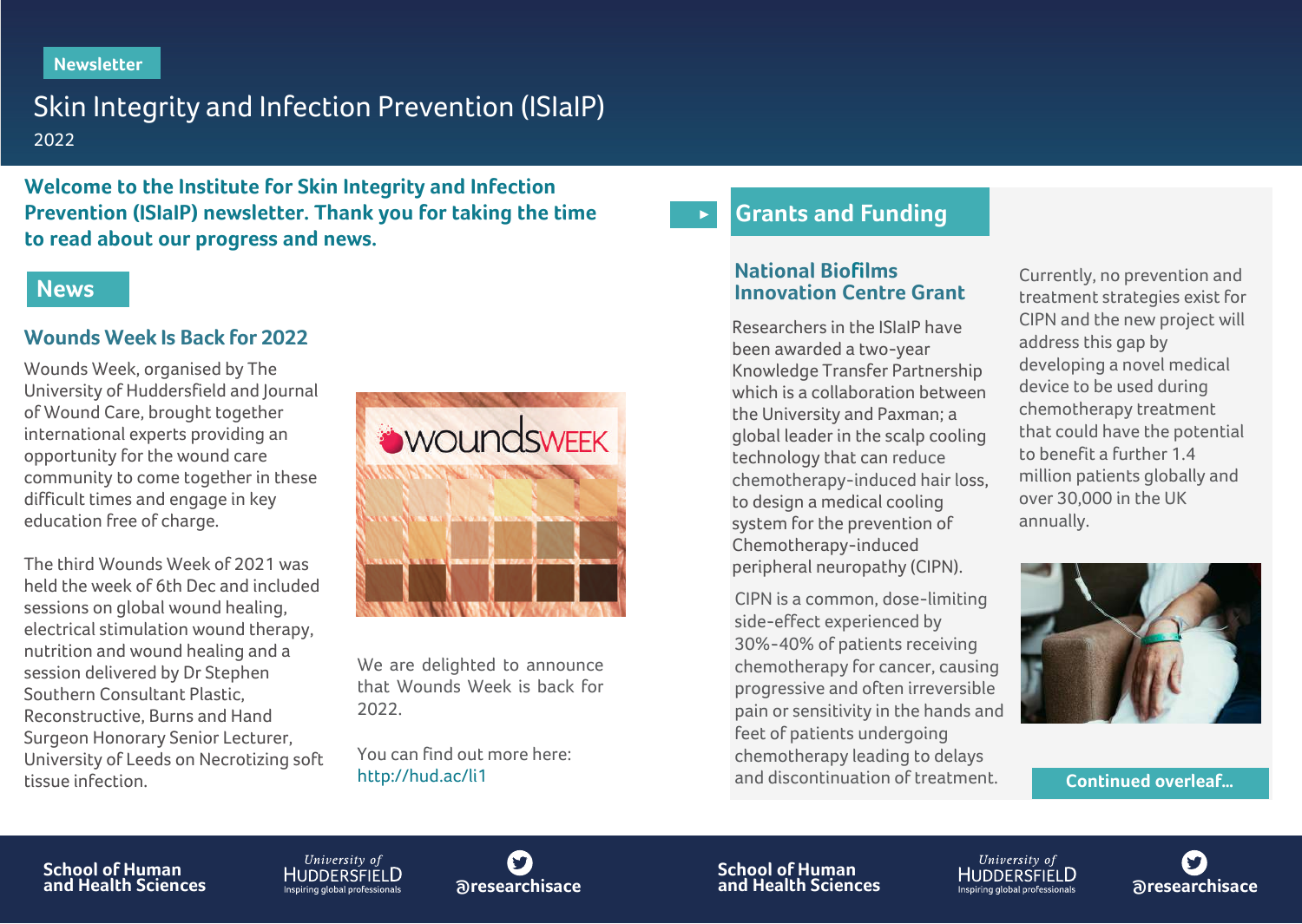# Skin Integrity and Infection Prevention (ISIaIP) 2022

#### **National Biofilms Innovation Centre Grant Continued**

The partnership will involve a KTP Associate, supervised by the University's [Dr Omar Heurta](https://pure.hud.ac.uk/en/persons/omar-ivan-huerta-cardoso)  [Cardoso](https://pure.hud.ac.uk/en/persons/omar-ivan-huerta-cardoso), who will work in new product development with experts from the [School of Arts](https://www.hud.ac.uk/about/schools/art-humanities/)  [and Humanities,](https://www.hud.ac.uk/about/schools/art-humanities/) and senior product managers of Paxman, to create a new innovative medical device using product/industrial design experience and a wide range of 'human-centered design' approaches.

This is the third KTP between the University and Paxman and builds on previous highly successful collaborations, bringing together Paxman Coolers Ltd, the World-leaders in scalp-cooling and the expertise of the University of Huddersfield.



This is the second KTP collaboration with the awardwinning product design team led b[y Dr Ertu Unver,](https://pure.hud.ac.uk/en/persons/ertu-unver) the Academic Lead of this project and a member of the University's [Paxman Scalp Cooling Research](https://www.hud.ac.uk/news/2019/february/paxman-scalp-cooling-research-centre-huddersfield/)  [Centre](https://www.hud.ac.uk/news/2019/february/paxman-scalp-cooling-research-centre-huddersfield/) which opened in February 2019.

Read more here: <http://hud.ac/a9kq>

## **National Best Practice Documents**

#### **Consensus Document: Compression therapy for pharmacy teams**

Members of the Institute have been involved in the development of a consensus document for pharmacy teams managing wound care.

In February 2021, Wounds UK published the document, which provides guidelines to pharmacy teams dealing with wound care, specifically lower limb wounds and compression (Ousey et al, 2021). This expert group identified compression as an area that would benefit from specific guidance and information for pharmacy teams.

The group involved [Karen Ousey,](https://pure.hud.ac.uk/en/persons/karen-ousey)  Leanne Atkin, [Barbara Conway,](https://pure.hud.ac.uk/en/persons/barbara-conway) [Hayley Gorton,](https://pure.hud.ac.uk/en/persons/hayley-gorton) Johnathan Laird and Margaret Sneddon.

A similar group convened again in August 2021 to develop the guidance. The document aims to:

- Provide an overview of lower limb wounds and compression therapy
- Enable pharmacy teams to deal confidently with lower limb wounds
- Facilitate appropriate prescribing of compression treatments.



#### **School of Human and Health Sciences**

University of HUDDERSFIELD



**School of Human @researchisace and Health Sciences @researchisace**

University of

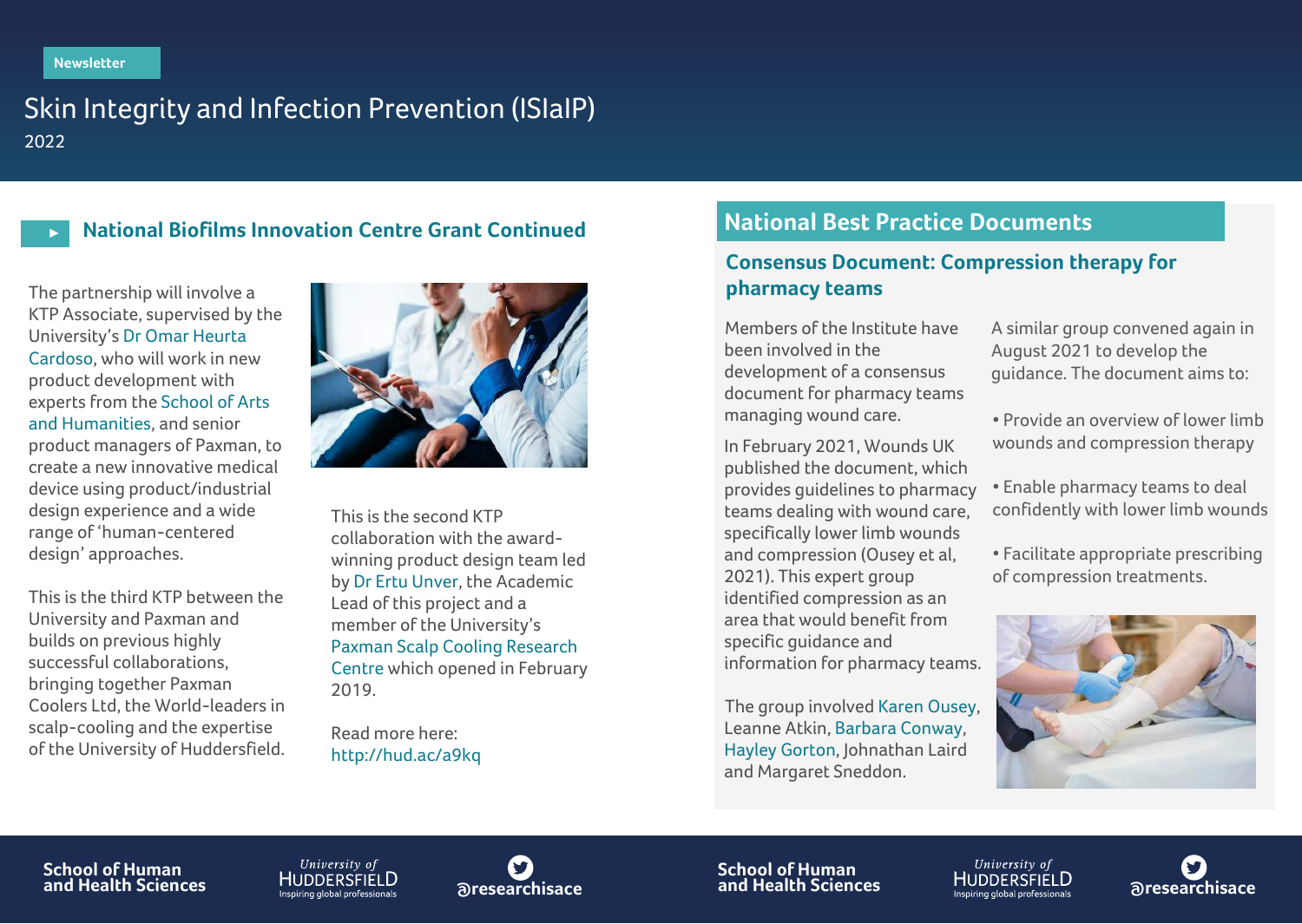# Skin Integrity and Infection Prevention (ISIaIP) 2022

## **Publications of Interest**

#### **Selected Publications**

Barakat-Johnson, M., Beeckman, D., Campbell, J., Dunk, A. M., Lai, M., Stephenson, J., & Coyer, F. (2022). Development and Psychometric Testing of a Knowledge Instrument on Incontinence-Associated Dermatitis for Clinicians: The Know-IAD. Journal of Wound, Ostomy and Continence Nursing, 49(1), 70-77. <http://hud.ac/llu>

Nirwan, J., Lou, S., Hussain, S., Nauman, M., Hussain, T., Conway, B., & Ghori, M. U. (2022). Electrically Tunable Lens (ETL)-Based Variable Focus Imaging System for Parametric Surface Texture Analysis of Materials. Micromachines, 13(1), [17]. http://hud.[ac/llv](http://hud.ac/llv)

Facchetti, D., Hempel, U., Martocq, L., Smith, A. M., Koptyug, A., Surmenev, R. A., Surmeneva, M. A., & Douglas, T. E. L. (2022). Heparin Enriched-WPI Coating on Ti6Al4V Increases Hydrophilicity and Improves Proliferation and Differentiation of Human Bone Marrow Stromal Cells. International Journal of Molecular Sciences, 23(1), [139]. http:/[/hud.ac/llw](http://hud.ac/llw)

#### **Selected Publications Continued**

Blackburn, J., Ousey, K. & Parfitt, Exploring concepts and current evidence of shared and self-care in the management of [lower limb wounds G](http://hud.ac/llx). Wounds UK, 17, 4, p. 36-44 8 p. http://hud.ac/llx



Please see the Institutes profile on PURE for an updated list of publications.

#### Visit: <http://hud.ac/llk>

For further information, please contact Prof Karen Ousey [k.j.ousey@hud.ac.uk](mailto:k.j.ousey@hud.ac.uk)

**Continued overleaf…**

**School of Human and Health Sciences**

University of HUDDERSFIËLD



**School of Human aresearchisace and Health Sciences and Health Sciences and Health Sciences and Health Sciences are are also and Health Sciences are also are also and Health Sciences** *are also all professionals* **are also als** 

University of